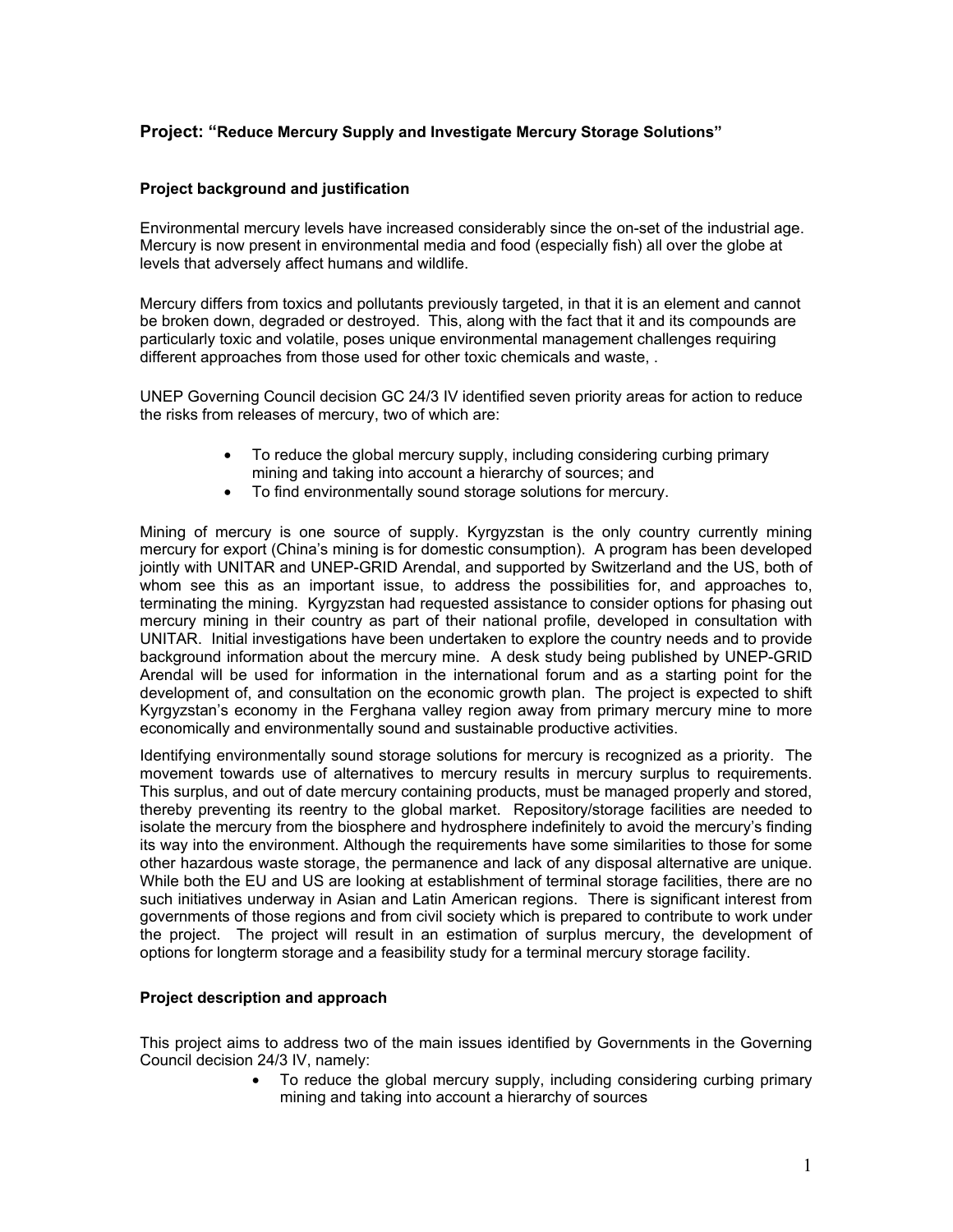• To find environmentally sound storage solutions for mercury

The work in Kyrgyzstan will primarily focus on the development of an economic growth plan for the Khaidarkan region, where the mine is located and is the major employer. This economic growth plan will be developed in consultation with UNEP-GRID Arendal, who will provide local and technical knowledge, as well as with the government of Kyrgyzstan. Extensive consultations on this growth plan are also included in the project, to ensure that it meets the needs of all stakeholders within the country. The international forum is intended to bring attention of donors to the need for, and interest of the country in, changing the income stream of the area from mercury mining to other, more sustainable activities. It is recognized that significant investment is likely to be required to close the mine, develop alternative activities and potentially remediate the area, and the early involvement of potential donors is seen as key to ensure that all possible options are adequately explored. On this basis, the international forum is to be held prior to the development of the economic growth plan.

In the two regional projects to identify suitable options for the storage of mercury, the first stage will be to form a regional advisory group, made up of interested organizations and governments within each region. Projected mercury surplus from various sources (i.e. closure of chlor alkali plants, end of life products) will be estimated based on inventory, trade and other relevant information for the regions. In the Asia region, it will draw on a multistakeholder project that is supported by Japan and the NGO community. The regional advisory group will explore and analyse the options. In exploring options, the range of factors needed to establish a safe longterm storage or repository facilities will be explored, including criteria (e.g. costs and benefits, social and political acceptability, technical and environmental factors, infrastructure and regulatory requirements) for site selection. This analysis will need to draw on a range of expertise in areas such as chemistry, geology, socio-economic impacts, community consultation, etc to ensure all relevant criteria which may influence the suitability of a proposed site are taken into consideration. Following the development of the options, a feasibility study which further explores the suitability of a proposed site will be undertaken. Country selection for a mercury storage site will be dependent on the results of the analysis and site suitability, and will also be based on agreement within the region.

The feasibility study will develop a detailed proposal on the design, the costs/financing options, location, and other considerations. The development of the feasibility study will be followed by regional consultations to investigate the regional acceptability of the proposal. The regional advisory group will draw policies (such as export ban, primary mining ban) consistent with the establishment of a terminal storage facility. Significant funding will be required to develop storage facilities, and sources for such funding will need to be explored following regional endorsement of the proposal. This will need to be done as part of a later project.

The choice of countries in the Asian region is based on an ongoing multistakeholder mercury storage project in Asia that will initially identify the estimates of mercury surplus in the next 40 years. Surplus of mercury in Asia is projected to largely come from mining, byproduct of nonferrous smelting, as well as from chlor- alkali plants. A number of countries in the Latin American region have likewise been identified to have a significant number of chlor alkali plants that will either be shifting to non-mercury processes or would be closing down, thus would have the potential of mercury surplus in the region.

This mercury storage project will complement the approved Norway funded mercury waste project that aims to improve the technical guidelines on the environmentally sound management of mercury waste done in coordination with the Secretariat of Basel Convention (SBC). Long term storage is critical in the ESM of mercury waste. The mercury waste project is underway to being implemented in 2 countries in Asia, being managed by UNEP Chemicals, and in 2 countries in Latin America, being managed by the SBC.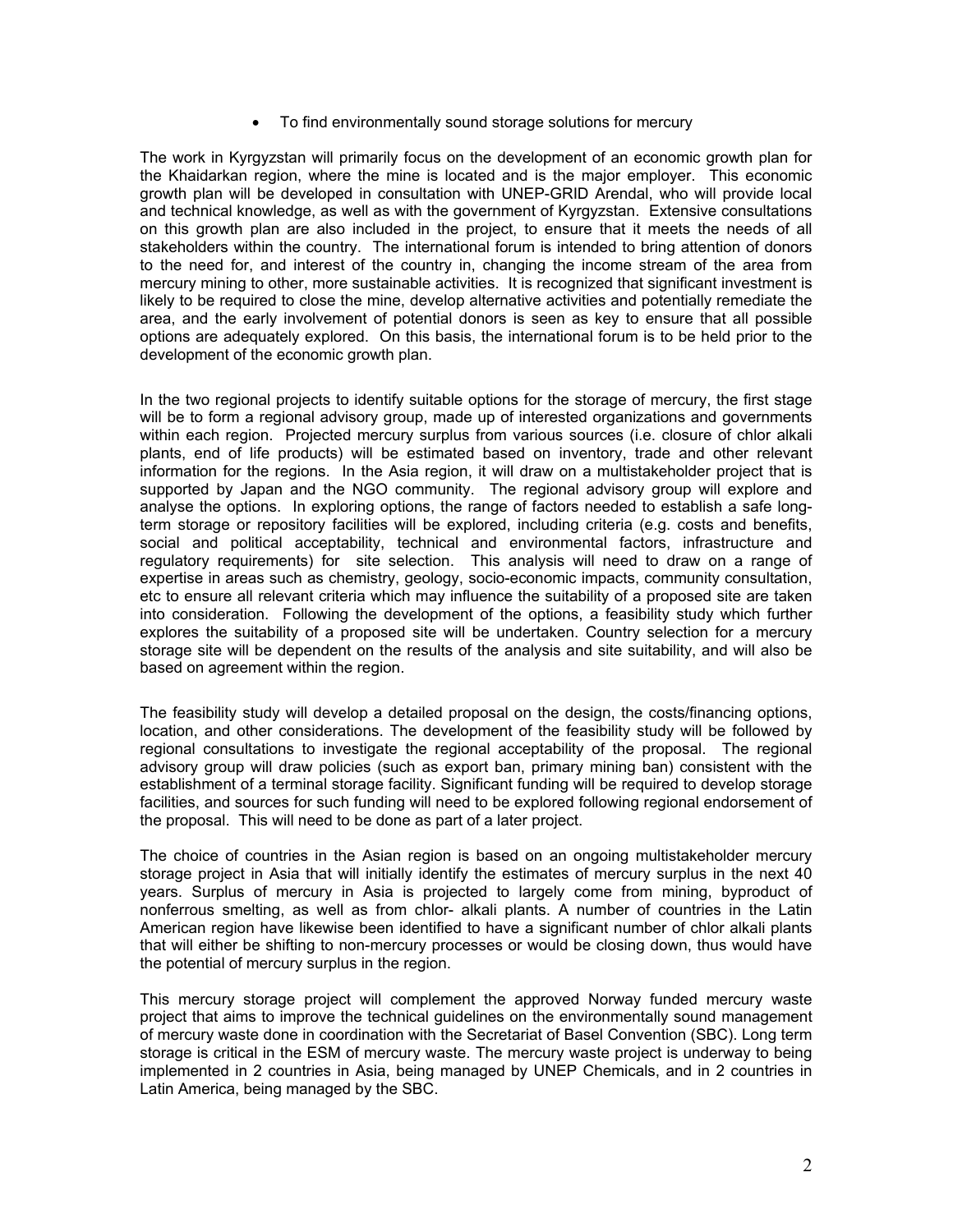# **Project linkages to poverty alleviation and gender equality**

All humans are exposed to some levels of mercury. A number of factors determine the occurrence and severity of adverse health effects. The fetus, the newborn and children are especially susceptible to mercury exposure because of the sensitivity of the developing nervous system. As a result, new mothers, pregnant women, and women who might become pregnant are also considered susceptible populations in terms of potential danger of methyl mercury. Exposure to mercury is debilitating, and can lead to inability to work. Poorer communities are at greater risk of exposure through the workplace and waste stream. Curbing primary mercury mining and promoting long term environmentally sound storage solutions are considered important steps in limiting mercury availability globally. These activities represent a unique opportunity to decrease mercury use and exposure globally.

The Haidarkan mercury mine in Kyrgyzstan is the last exporting primary mercury mine globally and action in this area is considered a global priority. One of the major concerns about the closure of the mercury mine is the effect on the local economy from the consequent decrease in employment options, although the mine has had difficulties in attracting suitable personnel for some time. As such, the development of the economic growth plan and consultation on this plan within the affected area is a key component in moving forward. One of the main areas is the identification of suitable alternative activities for those who are made unemployed by the mine closure.

The project considering the establishment of sites for safe environmental storage in Asia and Latin America will have a positive impact on reducing poverty in the region by limiting mercury exposure through long term storage. Mercury exposure could lead to high public health costs, lost productivity, and a legacy of health and environmental problems. Mercury contamination could also lead to the degradation of environmental resources (e.g., bodies of water) and the attendant disruption of economic activities. Thus, prevention of exposure to mercury through establishment of a storage facility will have economic benefits for health and environment in the long term.

In assessing any potential sites, the effects on local populations will be considered, and a consultation process would be required prior to establishing a storage site. Consideration of the impact of a storage facility on the local environment, and in particular the effects on sensitive subpopulations such as children and women of childbearing age will be a major factor in assessing sites for suitability.

### **Institutional framework per component**

### **Kyrgyzstan component:**

UNEP Chemicals is responsible for overall project management and for overseeing the project progress. UNEP-GRID Arendal will provide technical input to the project, and deliver on the ground activities. UNITAR will assist in the provision of any training needs associated with the development of the economic growth plan, as well as providing assistance with the coordination of the international forum. The Administrative Service Centre (ASC) based in Geneva will provide the financial backstopping. The relevant ministries in Kyrgyzstan will be involved throughout the project, including taking the responsibility for the overall development of an appropriate plan designed to meet their national needs. The regional office for Asia will be kept fully informed of the activities under this project, particularly as the project develops options for future implementation. However, as UNEP-GRID Arendal has been working in this region of Kyrgyzstan for a number of years with good local knowledge, and the outputs from the project will not be directly applicable to other countries within the region, the primary contact with Kyrgyzstan will be coordinated through Geneva.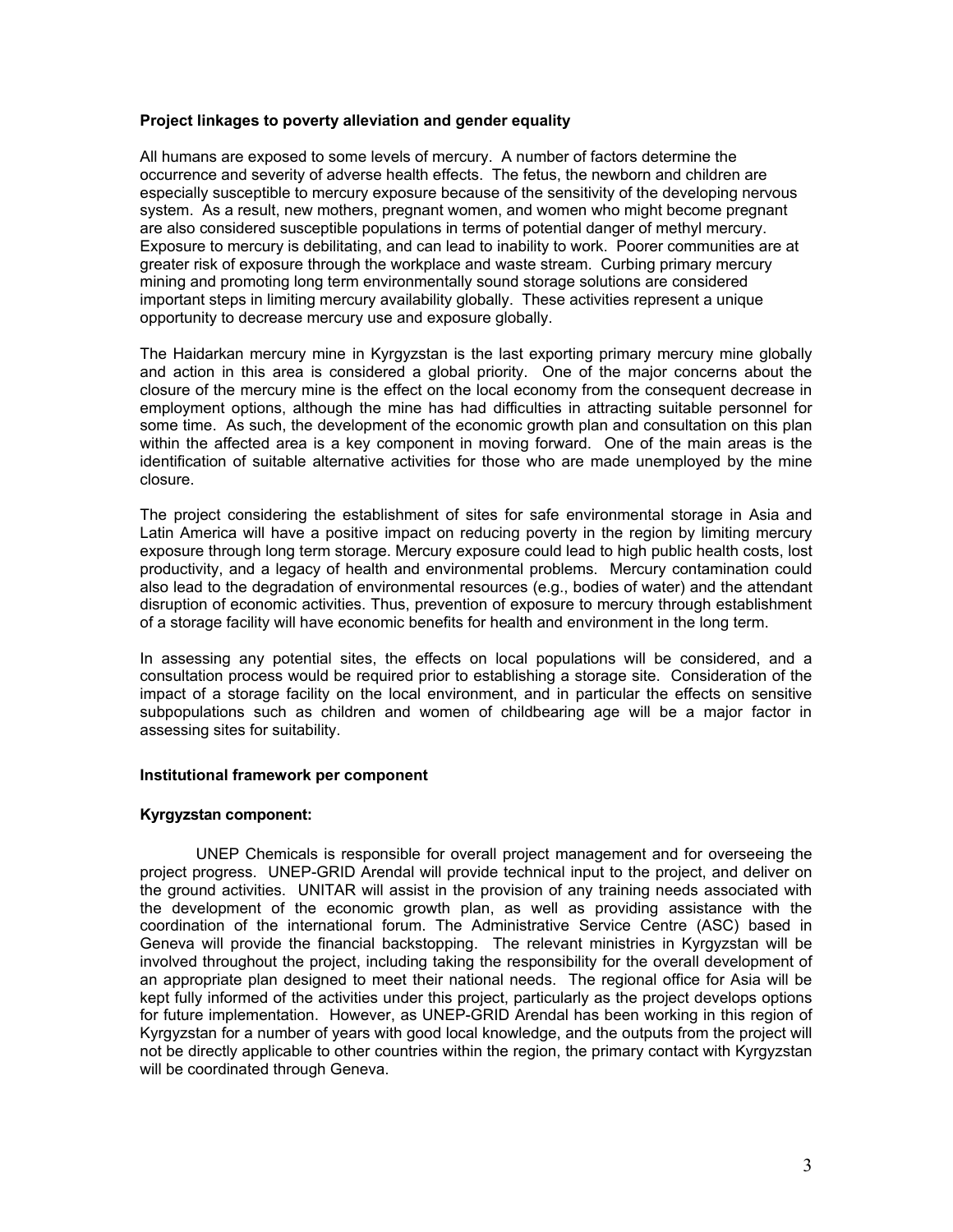#### **Storage project in Asia and Latin America**

UNEP Chemicals is responsible for overall project management and for overseeing the project progress through the monitoring and evaluation of project activities and progress reports, including technical issues. The Administrative Service Centre (ASC) based in Geneva will provide the financial backstopping.

For each region, a regional advisory committee will be formed, including representatives of governments, industry and non-governmental organizations. This committee will provide a steering role to analyze options and make recommendations to Governments and other interested stakeholders on the activities within the project, while UNEP will facilitate the work and distribute necessary funds for activities including any consultancies required to develop the feasibility study. The regional advisory committee will assist in the organization of the regional consultations, while the regional offices (ROAP and ROLAC) will also be involved in these regional consultation activities. Suitable technical input from other areas of UNEP, such at UNEP-GRID Arendal will be sought as necessary. Activities will also be coordinated with the Basel Convention Regional Centers to ensure that these activities are consistent with the requirements being developed under the Basel Convention to address the sound management of mercury-containing waste.

#### **Monitoring and reporting of the project**

The project monitoring will be carried out by the project coordinator at UNEP Chemicals Branch, who will regularly report on the progress and quality of the implementation of the project activities, including any encountered difficulties and actions taken to overcome them. Partners will be requested to provide feedback and advice as appropriate.

All correspondence regarding this project should be addressed to:

Mr. Per Menzony Bakken, Chemicals Branch Head (PBakken@chemicals.unep.ch) International Environment House 15 Chemin des Anémones 1219 Châtelaine (GE) **Switzerland** Tel: +41 (22) 917 8183 Fax: +41 (22) 917 8076

copy to :

Ms. Sylvie Lemmet, Director (sylvie.lemmet@unep.fr) UNEP Division of Technology, Industry and Economics 15 Rue de Milan 75009 Paris **France**  Tel: +33 (1) 44 37 46 92 Fax: +33 (1) 44 37 14 74

On Fund, financial and budgetary matters to: Mr. Ardeshir Zamani ,

Chemicals Branch Administrative Officer (ardeshir.zamani@unep.ch) International Environment House 15 Chemin des Anémones 1219 Châtelaine (GE) **Switzerland** Tel: +41 (22) 917 82 59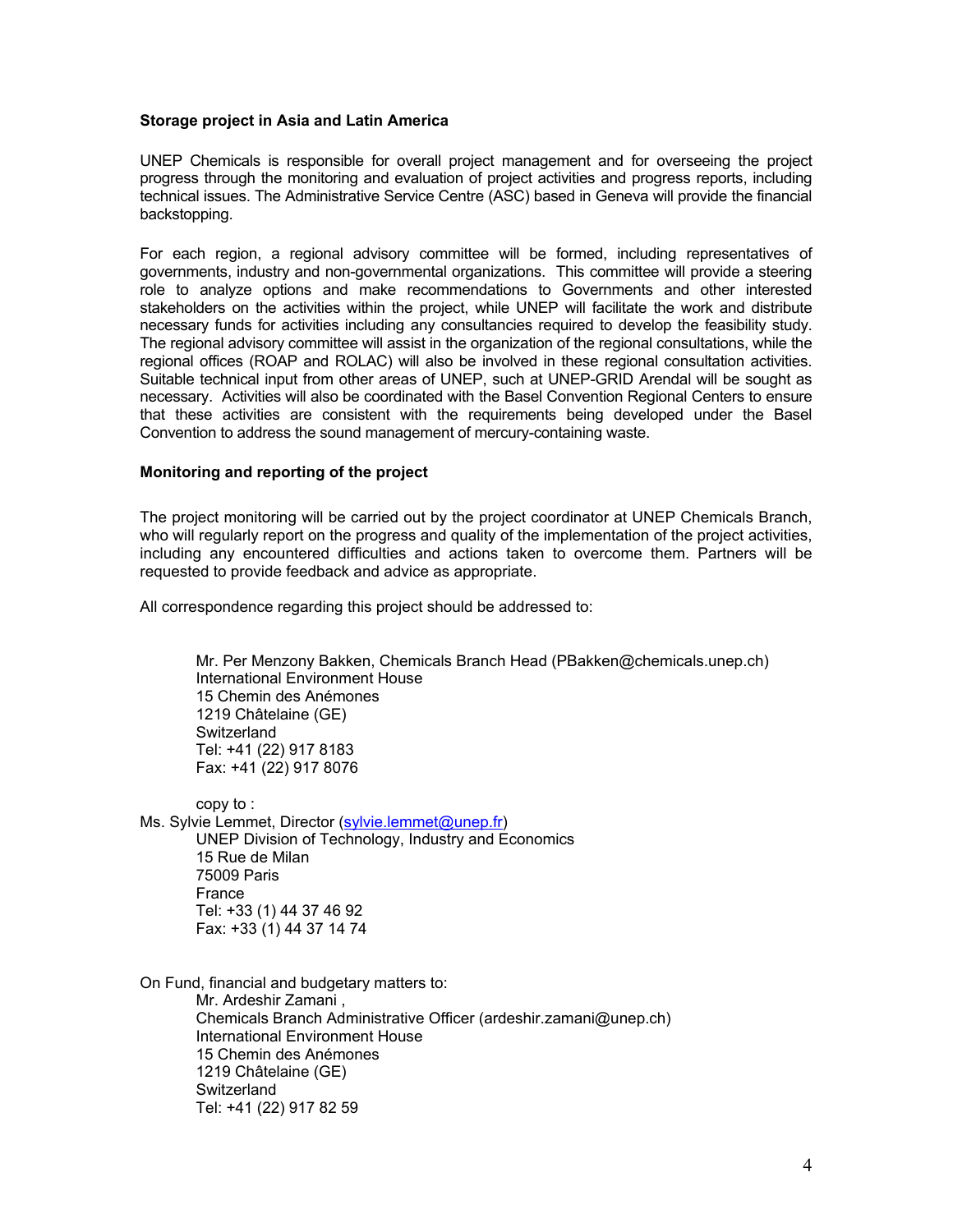FAX: +41 (22) 797 34 42

copy to: Mr. Theodore Kapiga, Chief, Corporate Services Section (Theodor.Kapiga@unep.org) UNEP P.O. Box 67578 Nairobi, Kenya Tel: +254 (20) 62 3637 Fax: +254 (20) 62 3755

 Mr. Michael Evteev , OIC Administrative Services Section (Michael.EVTEEV@unep.ch) International Environment House 15 Chemin des Anemones 1219 Châtelaine (GE) Switzerland Tel: +41 (22) 917 8267 Fax: +41 (22) 917 8076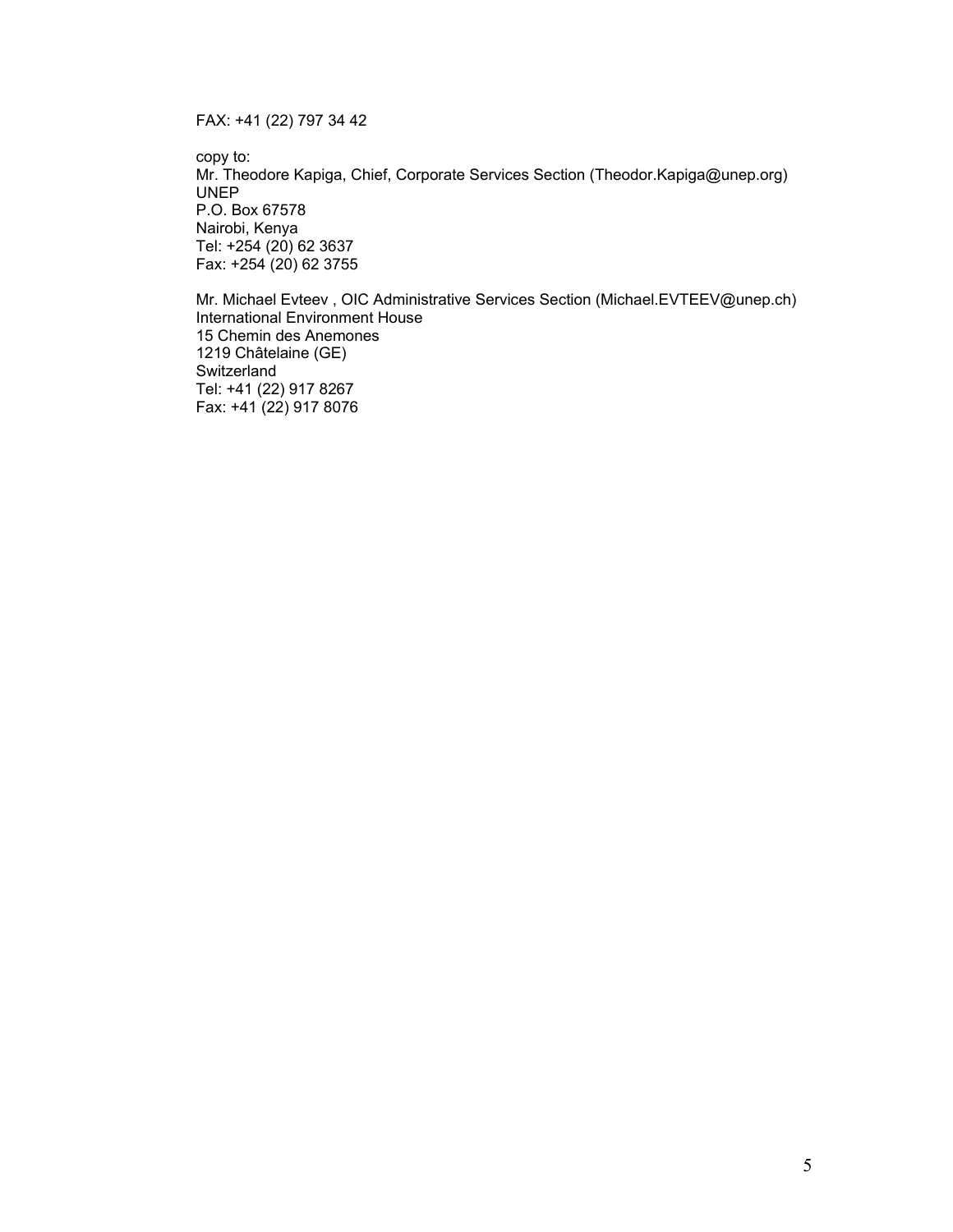|  |  | Details of the component: Addressing mercury supply by addressing Kyrgyzstan mercury mine |  |
|--|--|-------------------------------------------------------------------------------------------|--|
|  |  |                                                                                           |  |

| <b>Expected accomplishment</b>                                                                                                                                                             | Shifting Kyrgyzstan's economy in the Ferghana valley region away from primary mercury mine to more<br>economically and environmentally sound and sustainable productive activities |                                                                                  |                                                                                                                                                                                                                                                      |                                                     |                                                                                                                                                                                              |  |
|--------------------------------------------------------------------------------------------------------------------------------------------------------------------------------------------|------------------------------------------------------------------------------------------------------------------------------------------------------------------------------------|----------------------------------------------------------------------------------|------------------------------------------------------------------------------------------------------------------------------------------------------------------------------------------------------------------------------------------------------|-----------------------------------------------------|----------------------------------------------------------------------------------------------------------------------------------------------------------------------------------------------|--|
| <b>Output</b>                                                                                                                                                                              | <b>Indicators</b>                                                                                                                                                                  |                                                                                  | <b>Means of verification</b>                                                                                                                                                                                                                         |                                                     | <b>Assumptions</b>                                                                                                                                                                           |  |
| Economic growth plan developed and<br>consulted within Kyrgyzstan, along with<br>international forum to raise the international<br>profile of the mining activities and need for<br>action | 1. Economic growth plan developed<br>2. Consultation process completed<br>3. International forum held with high<br>level of representation of relevant<br>donors                   |                                                                                  | 1. Economic growth plan<br>available on UNEP Chemicals<br>website for consideration<br>2. Record of consultation<br>meetings available to<br>stakeholders<br>3. Record of international<br>consultation meeting, including<br>any agreements reached |                                                     | 1. All sectors of Kyrgyzstan<br>government willing to<br>provide necessary<br>information and participate<br>in consultations<br>2. International<br>stakeholders willing to<br>participate. |  |
| <b>Activities</b>                                                                                                                                                                          | <b>Responsible</b><br><b>UNEP Divisions</b>                                                                                                                                        | <b>External</b><br>partners<br>(names)                                           | <b>Amounts</b>                                                                                                                                                                                                                                       | Global,<br><b>Regional</b><br>or<br><b>National</b> | <b>Engage MEAs (yes?-</b><br>names)                                                                                                                                                          |  |
| Gathering information from stakeholders for<br>input into economic growth plan                                                                                                             | <b>DTIE/GRID</b>                                                                                                                                                                   | Kyrgyzstan<br>government                                                         |                                                                                                                                                                                                                                                      | National                                            | No                                                                                                                                                                                           |  |
| Drafting economic growth plan, with ongoing<br>consultation with key stakeholders                                                                                                          | DTIE/GRID                                                                                                                                                                          | Kyrgyzstan.<br>government                                                        |                                                                                                                                                                                                                                                      | National                                            | No                                                                                                                                                                                           |  |
| Production and dissemination of draft<br>economic growth plan                                                                                                                              | <b>DTIE/GRID</b>                                                                                                                                                                   | Kyrgyzstan<br>government                                                         |                                                                                                                                                                                                                                                      | National                                            | No                                                                                                                                                                                           |  |
| Focused consultation process to finalize and<br>endorse economic growth plan                                                                                                               | <b>DTIE/GRID</b>                                                                                                                                                                   | Kyrgyzstan.<br>government                                                        |                                                                                                                                                                                                                                                      | National                                            | No                                                                                                                                                                                           |  |
| International forum to consider possible<br>support for future activities within Kyrgyzstan                                                                                                | <b>DTIE</b>                                                                                                                                                                        | Kyrgyzstan<br>government,<br>relevant donor<br>governments,<br><b>World Bank</b> |                                                                                                                                                                                                                                                      | Global                                              | No                                                                                                                                                                                           |  |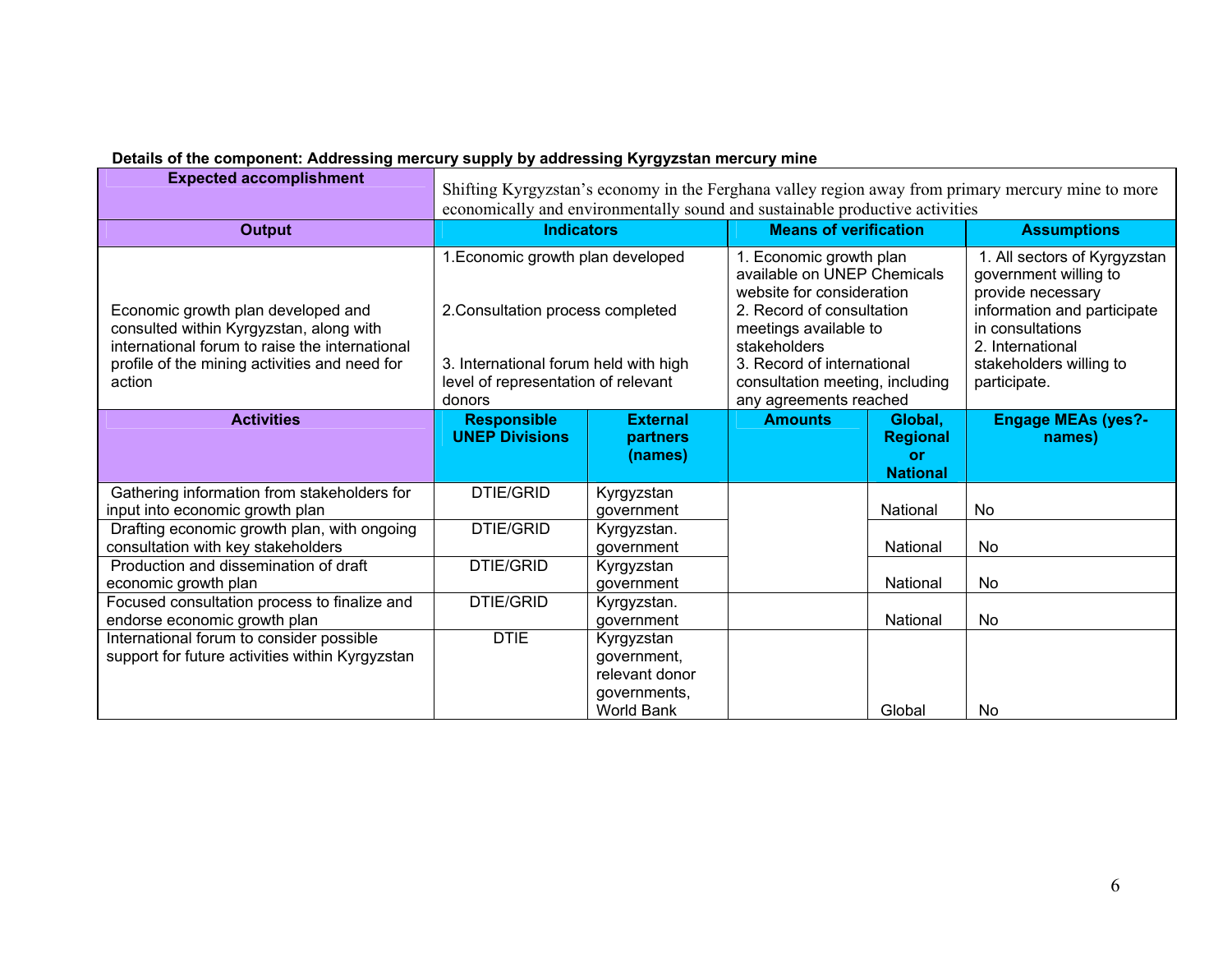| Details of the component. Mercury Otorage in Asia and Eatin America                                                                                                                                               |                                                                                                                                                                                                                                                                                                                                      |                                        |                                                                                                                                                                                                                                                            |                                                  |                                                                                                                                                                                                                                                                                                                    |  |
|-------------------------------------------------------------------------------------------------------------------------------------------------------------------------------------------------------------------|--------------------------------------------------------------------------------------------------------------------------------------------------------------------------------------------------------------------------------------------------------------------------------------------------------------------------------------|----------------------------------------|------------------------------------------------------------------------------------------------------------------------------------------------------------------------------------------------------------------------------------------------------------|--------------------------------------------------|--------------------------------------------------------------------------------------------------------------------------------------------------------------------------------------------------------------------------------------------------------------------------------------------------------------------|--|
| <b>Expected accomplishment</b>                                                                                                                                                                                    | Mercury Storage In Asia and South America, including estimation of surplus mercury, the                                                                                                                                                                                                                                              |                                        |                                                                                                                                                                                                                                                            |                                                  |                                                                                                                                                                                                                                                                                                                    |  |
|                                                                                                                                                                                                                   | development of options for long term storage and a feasibility study for a regional terminal                                                                                                                                                                                                                                         |                                        |                                                                                                                                                                                                                                                            |                                                  |                                                                                                                                                                                                                                                                                                                    |  |
|                                                                                                                                                                                                                   | mercury storage facility                                                                                                                                                                                                                                                                                                             |                                        |                                                                                                                                                                                                                                                            |                                                  |                                                                                                                                                                                                                                                                                                                    |  |
| <b>Output</b>                                                                                                                                                                                                     | <b>Indicators</b>                                                                                                                                                                                                                                                                                                                    |                                        | <b>Means of verification</b>                                                                                                                                                                                                                               |                                                  | <b>Assumptions</b>                                                                                                                                                                                                                                                                                                 |  |
| A policy and plan for dealing with excess/surplus<br>mercury supply; a suitable regional storage facility<br>for mercury, including estimation of quantities of<br>surplus mercury and long-term storage options. | 1. Regional advisory group<br>established and analysis of options<br>available for consideration,<br>including a detailed facility design<br>proposal, costs and financing<br>considerations, location and any<br>other relevant criteria/ issues.<br>2. Consultations within the region<br>completed and options discussed<br>fully |                                        | 1. Report of options published<br>on the UNEP Chemicals<br>website.<br>2. Reports of regional<br>consultations available on the<br>UNEP Chemicals website to<br>include list of attendees<br>(number of women who<br>participated); photo<br>documentation |                                                  | 1. Suitable location<br>will be identified<br>and criteria for<br>selecting a suitable<br>location will be<br>agreed.<br>2. Individuals with<br>relevant expertise<br>in the region able to<br>participate<br>3. Sectors and<br>partners are<br>properly identified<br>with sufficient and<br>active participation |  |
| <b>Activities</b>                                                                                                                                                                                                 | <b>Responsible</b><br><b>UNEP</b><br><b>Divisions</b>                                                                                                                                                                                                                                                                                | <b>External</b><br>partners<br>(names) | <b>Amounts</b>                                                                                                                                                                                                                                             | Global,<br><b>Regional or</b><br><b>National</b> | <b>Engage MEAs</b><br>(yes?-names)                                                                                                                                                                                                                                                                                 |  |
| 1. Regional advisory committee formed, surplus                                                                                                                                                                    |                                                                                                                                                                                                                                                                                                                                      |                                        |                                                                                                                                                                                                                                                            |                                                  |                                                                                                                                                                                                                                                                                                                    |  |
| estimate prepared for both regions                                                                                                                                                                                |                                                                                                                                                                                                                                                                                                                                      |                                        |                                                                                                                                                                                                                                                            |                                                  |                                                                                                                                                                                                                                                                                                                    |  |
|                                                                                                                                                                                                                   | <b>DTIE</b>                                                                                                                                                                                                                                                                                                                          | Japan, MPP                             |                                                                                                                                                                                                                                                            | Regional                                         | No.                                                                                                                                                                                                                                                                                                                |  |
| 2. Options development and analysis for both                                                                                                                                                                      | <b>DTIE</b>                                                                                                                                                                                                                                                                                                                          |                                        |                                                                                                                                                                                                                                                            |                                                  |                                                                                                                                                                                                                                                                                                                    |  |
| regions                                                                                                                                                                                                           |                                                                                                                                                                                                                                                                                                                                      | Japan, MPP                             |                                                                                                                                                                                                                                                            | Regional                                         | <b>No</b>                                                                                                                                                                                                                                                                                                          |  |
| 3. Feasibility study (including a detailed proposal<br>design, the costs/financing options,<br>on the                                                                                                             | <b>DTIE</b>                                                                                                                                                                                                                                                                                                                          |                                        |                                                                                                                                                                                                                                                            |                                                  |                                                                                                                                                                                                                                                                                                                    |  |
| and other considerations for both<br>location,                                                                                                                                                                    |                                                                                                                                                                                                                                                                                                                                      |                                        |                                                                                                                                                                                                                                                            |                                                  |                                                                                                                                                                                                                                                                                                                    |  |
| regions)                                                                                                                                                                                                          |                                                                                                                                                                                                                                                                                                                                      | Japan, MPP                             |                                                                                                                                                                                                                                                            | Regional                                         | <b>No</b>                                                                                                                                                                                                                                                                                                          |  |
| Separate regional consultations for each<br>4.                                                                                                                                                                    | <b>DTIE</b>                                                                                                                                                                                                                                                                                                                          |                                        |                                                                                                                                                                                                                                                            |                                                  | Secretariat of the                                                                                                                                                                                                                                                                                                 |  |
| region                                                                                                                                                                                                            |                                                                                                                                                                                                                                                                                                                                      | Japan, MPP                             |                                                                                                                                                                                                                                                            | Regional                                         | Basel convention                                                                                                                                                                                                                                                                                                   |  |

#### **Details of the component: Mercury Storage in Asia and Latin America**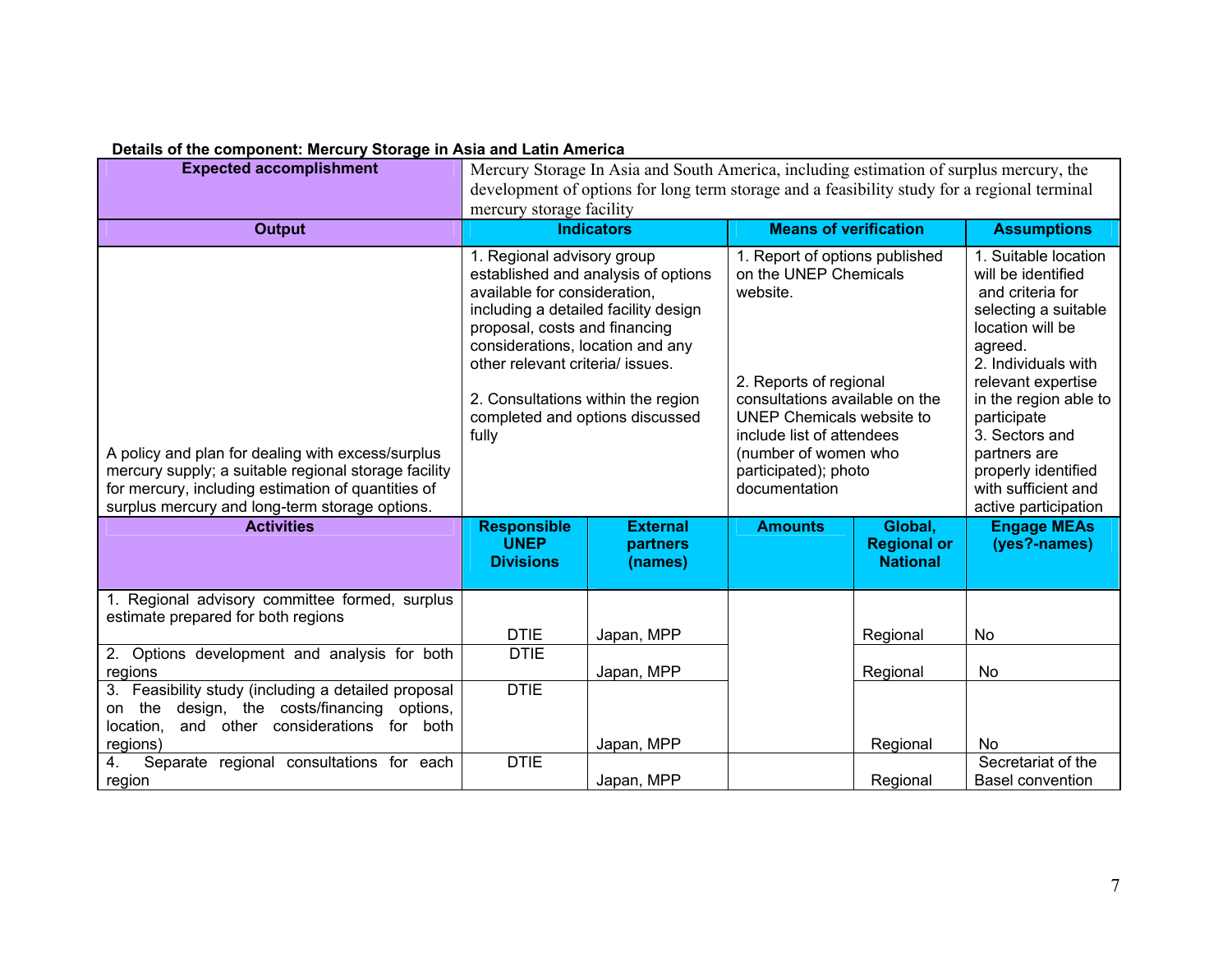| <b>Activity</b>                                                                                                                                                                                                                                                                                                                                                                                                                                                                                                       | <b>Timeframe</b><br>/ output to<br>be<br>delivered<br>by | Lead                                |  |
|-----------------------------------------------------------------------------------------------------------------------------------------------------------------------------------------------------------------------------------------------------------------------------------------------------------------------------------------------------------------------------------------------------------------------------------------------------------------------------------------------------------------------|----------------------------------------------------------|-------------------------------------|--|
| 1. Set up project management structure -coordination<br>with countries, Regional Offices, SBC, BCRC, and enter<br>into agreement with the International Consultant                                                                                                                                                                                                                                                                                                                                                    | November<br>2008                                         | <b>UNEP</b>                         |  |
| 2. Estimation of regional mercury surplus<br>and<br>projection up to 40 years                                                                                                                                                                                                                                                                                                                                                                                                                                         |                                                          | International<br>consultant         |  |
| Consultant estimates current and future global<br>supply situation and findings on quantity of excess<br>mercury anticipated in Asia                                                                                                                                                                                                                                                                                                                                                                                  | November<br>2008                                         | (IC)                                |  |
| Consultant estimates current and future global<br>$\bullet$<br>supply situation and findings on quantity of excess<br>mercury anticipated in Latin America                                                                                                                                                                                                                                                                                                                                                            | February<br>2009                                         |                                     |  |
| 3. Regional inception meeting                                                                                                                                                                                                                                                                                                                                                                                                                                                                                         |                                                          | UNEP, IC,                           |  |
| Regional mercury surplus will be presented to<br>countries in the Asian region; Participants discuss<br>draft report and findings, suggests revisions as<br>needed, and decides whether to accept report as<br>basis for moving forward, clarifies on the<br>establishment and viability of a long term storage<br>facility, agrees on conducting a feasibility study;<br>regional support structure identified;<br>establishment of a Regional support structure such<br>as an advisory committee                    | March<br>2009                                            | Zero<br>Mercury<br>Working<br>Group |  |
| Regional mercury surplus will be presented to<br>countries in the Latin American region;<br>Participants discuss draft report and findings,<br>suggests revisions as needed, and decides whether<br>to accept report as basis for moving forward,<br>clarifies on the establishment and viability of a<br>long term storage facility, agrees on conducting a<br>feasibility study ; regional support structure<br>identified; ------establishment of<br>a Regional<br>support structure such as an advisory committee | April<br>2009                                            | UNEP, IC, BC<br><b>RC</b> Uruguay   |  |

# **Mercury Storage in Asia and Latin America Project workplan <sup>1</sup> :**

 $\overline{a}$ 

<sup>&</sup>lt;sup>1</sup> Activities will be carried out in parallel in Asia and Latin America